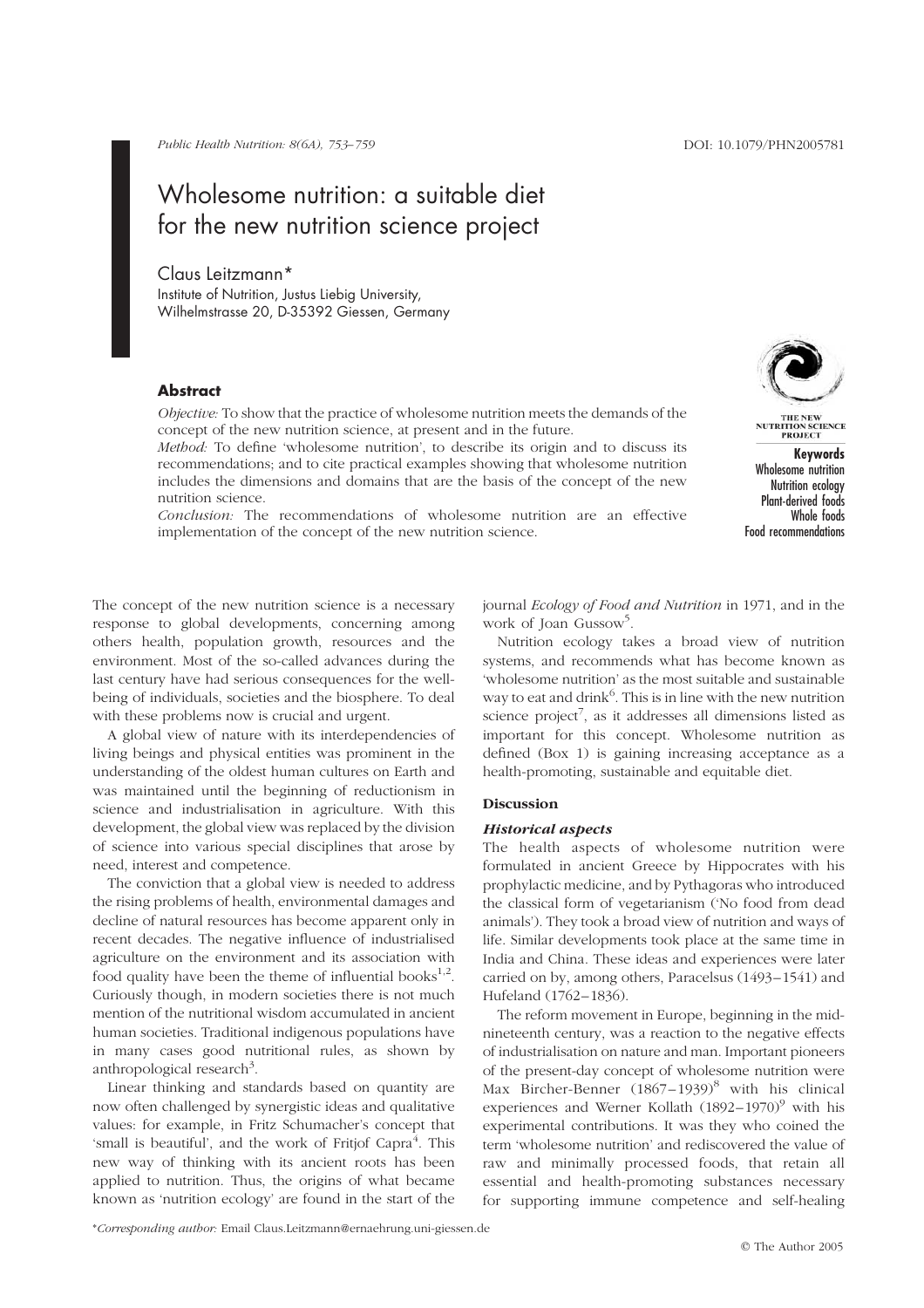The concept of the new nutrition science, based on sound scientific data, needs recommendations for its practical realisation. Wholesome nutrition fulfils this need, since it favours the consumption of mostly locally grown plant-based foods of highest quality. It is beneficial for health, ethically attractive and ecologically sustainable.

properties of the body. The concept of whole foods once more became important.

These pioneers were accompanied and followed by a number of physicians, dentists and nutritionists, who contributed to the further development of wholesome nutrition on the basis of their particular competence and experiences<sup>10-13</sup>.

The positive aspects of the advancement in agricultural production, industrial processing and preparation of foods and the progress in nutrition science, food chemistry, food analysis and food technology, needed to be integrated into wholesome nutrition. The concept of wholesome nutrition, therefore, combines new knowledge with the experiences tested by time resulting in recommendations that consider our evolutionary inheritance and meaningful research findings.

Wholesome nutrition as it is practised today mirrors the concept of the new nutrition science, in that it takes a broad view of nutrition by including biological, social, ecological and economic aspects of human concern. The two major principles are first the statement by Kollath $9$ : 'Leave our food as natural as possible', which consumers understand easily without scientific training or the need to consult experts or referring to books and tables. The second principle is the advice to eat predominantly food of plant origin. These are the basis for healthy and sustainable nutrition, now increasingly becoming the centrepiece of many national and international dietary guidelines, including various medical organisations in cardiology, gastroenterology, diabetology, oncology and orthopaedics.

The seven practical recommendations of wholesome nutrition, which implement the concept of the new nutrition science, are now elaborated.

#### 1. Enjoy your food

Eating healthy foods is sensible and possible. However, the healthiest food does not help if it is not accepted, whatever the reason. One of the major obstacles to convincing people to eat healthy foods is their belief that health and enjoyment of food are incompatible. However, one positive experience convinces people that healthy foods can taste great. It is all a matter of selection, preparation and the way of serving.

In nutrition science, food quality usually is classified in three value categories: taste, health and use – in that

# Box 1 – The definition of 'wholesome nutrition'

Wholesome nutrition consists mostly of foods of plant origin that have been processed as little as possible but as much as necessary. Fresh foods beneficial to health are prepared as tasty meals. The main foods to be eaten are vegetables, fruits, whole-grain products, legumes and nuts, as well as milk and dairy products. If desired, small amounts of meat, fish and eggs may be included. About half the amount of the food eaten consists of fresh raw foods (fruits, salads, nuts).

In addition to considering health, interactions of food and nutrition with the social, ecological and economic aspects are taken into account to achieve sustainability. This means among other things the preference of organic and seasonal food produced locally. The packaging of food should be environmentally benign. If foods from abroad are consumed, they should originate from fair trading. The concept of wholesome nutrition is encapsulated in seven recommendations<sup>1</sup>:

- 1. Enjoy your food.
- 2. Choose foods of plant origin.
- 3. Select minimally processed foods.
- 4. Favour organic foods.
- 5. Prefer regional and seasonal foods.
- 6. Purchase environment-benign packaged foods.
- 7. Choose fairly traded foods.

# Reference

1 Koerber Kv, Männle T, Leitzmann C. Vollwert-Ernäbrung: Konzeption einer zeitgemäßen und nachhaltigen Ernährungsweise, 10th ed. Stuttgart: Haug, 2004.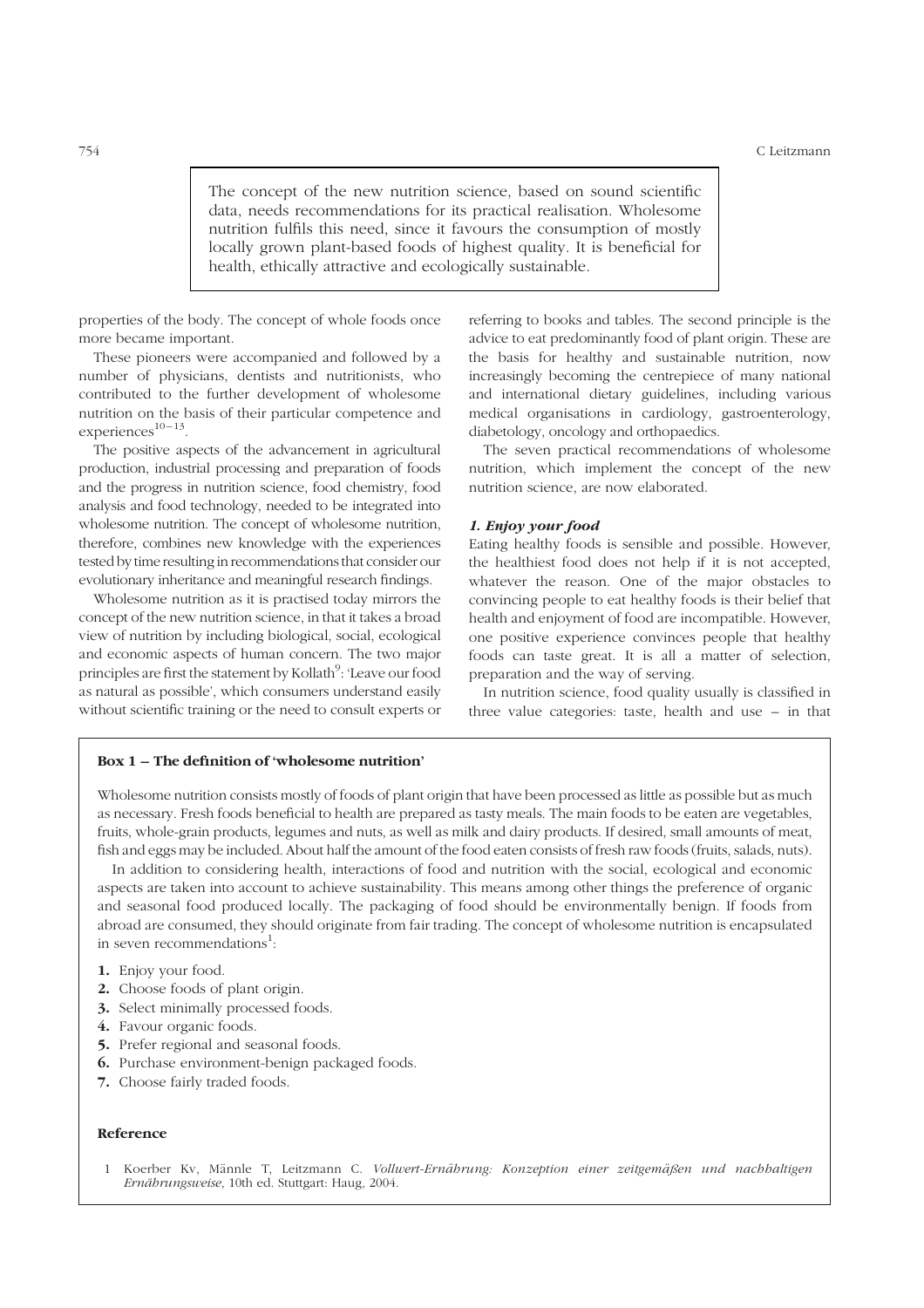#### Wholesome nutrition 755

 $order<sup>14</sup>$ . Tasty meals, served in a proper setting, increase enjoyment, positive thinking and well-being. All this has healthy effects on body and soul.

In addition to the three food quality values mentioned, additional categories of food quality are important. Wholesome nutrition is concerned with four aspects<sup>14</sup>: these are individual (taste, health and usage); social (psychological, cultural and ethical); environmental (ecological); and economic (commercial).

# 2. Choose foods of plant origin

During human evolution over 50 million years, plantderived foods have been the major source of nutrition. Our anatomical and physiological characteristics have been modelled by these diets. A number of important food ingredients are found only in plants, like dietary fibres and phytochemicals; others are found primarily in plants, like unsaturated fatty acids and water. Even the much discussed fish oils are found in high concentration in certain plant products<sup>15</sup>. Whereas the  $n - 3$  fatty acid content (mg per 100 g) of tuna is equal to about 5000, mackerel 3000 and herring 2500, some plants can more than compete: for

example, linseed with 16 000 and walnut with 6000. Oils from plants have an even higher concentration: for example, linseed oil over 50 000, walnut and rapeseed oils about 10 000 mg per 100 g.

In comparison, foods of animal origin contain, in addition to valuable nutrients, also saturated fats, cholesterol and a higher concentration of purines. Processed meat products often contain added salt, phosphates and other substances to improve the physical appearance and taste of these products.

A vast array of foods of plant origin are nutrient-dense (Box 2); this is especially important for physically inactive, affluent populations, who have low energy needs compared with physically active populations.

In recent years a lively discussion concerns the question of whether concentrations of nutrients in plant foods have been declining. Thorough analyses show that there are no tendencies for either decreasing or increasing nutrient concentrations during the last  $50$  years<sup>16</sup>. This is not surprising, since plants require, except for selenium, iodine and chromium, the same minerals for growth and development as man. The plant can synthesise all vitamins

# Box 2 – Nutrient and energy density

The health value of a particular food depends not only on its absolute and proportional content of essential nutrients, but also on the relationship of essential and energy-containing nutrients. For this relationship the term 'nutrient density' has been coined, usually measured as amount per 1000 kcal. By this criterion the most valuable foods are vegetables, especially in raw form. The least valuable foods are among others isolated sugar (only energy), chips (French fries) and highly refined flours, and a great range of fatty, sugary, salty and highly processed products.

The concept of nutrient and energy density is especially helpful for physically inactive or obese individuals. Their nutrient need remains the same as in physically active and slim people, but their energy intake should be reduced. Therefore, nutrient-dense foods that are low in energy are the proper choice.

The following table lists the average nutrient density of some food groups<sup>1</sup>.

|                                 | Vegetables |        |                | Wholemeal    |                | Milk        |  |
|---------------------------------|------------|--------|----------------|--------------|----------------|-------------|--|
|                                 | Raw        | Cooked | Fruits raw     | flour cooked | Meat<br>cooked | pasteurised |  |
| Vitamins (mg per 1000 kcal)     |            |        |                |              |                |             |  |
| Vitamin A                       | 7.3        | 6.1    | 0.4            | 0.04         | 1.1            | 0.5         |  |
| Vitamin $B_1$                   | 2.9        | 2.2    | 0.9            | 1.2          | 1.3            | 0.5         |  |
| Vitamin B <sub>2</sub>          | 2.7        | 2.3    | 0.9            | 0.4          | 0.7            | 2.9         |  |
| Folic acid                      | 2.1        | 0.3    | 0.2            | 0.1          | 0.01           | 0.1         |  |
| Vitamin C                       | 1200       | 1100   | 505            |              |                | 15          |  |
| Minerals (mg per 1000 kcal)     |            |        |                |              |                |             |  |
| Magnesium                       | 810        | 530    | 250            | 370          | 110            | 190         |  |
| Potassium                       | 13160      | 8050   | 3800           | 830          | 1760           | 2450        |  |
| Calcium                         | 1940       | 1250   | 370            | 120          | 31             | 1875        |  |
| Iron                            | 45         | 23     | 11             | 10           | 9              | 2           |  |
| Zinc                            | 14         | 13     | $\overline{2}$ | 9            | 11             |             |  |
| Dietary fibre (g per 1000 kcal) | 106        | 83     | 43             | 19           |                |             |  |

## Reference

1 Koerber Kv, Männle T, Leitzmann C. Vollwert-Ernäbrung: Konzeption einer zeitgemässen und nachhaltigen Ernährungsweise, 10th ed. Stuttgart: Haug, 2004.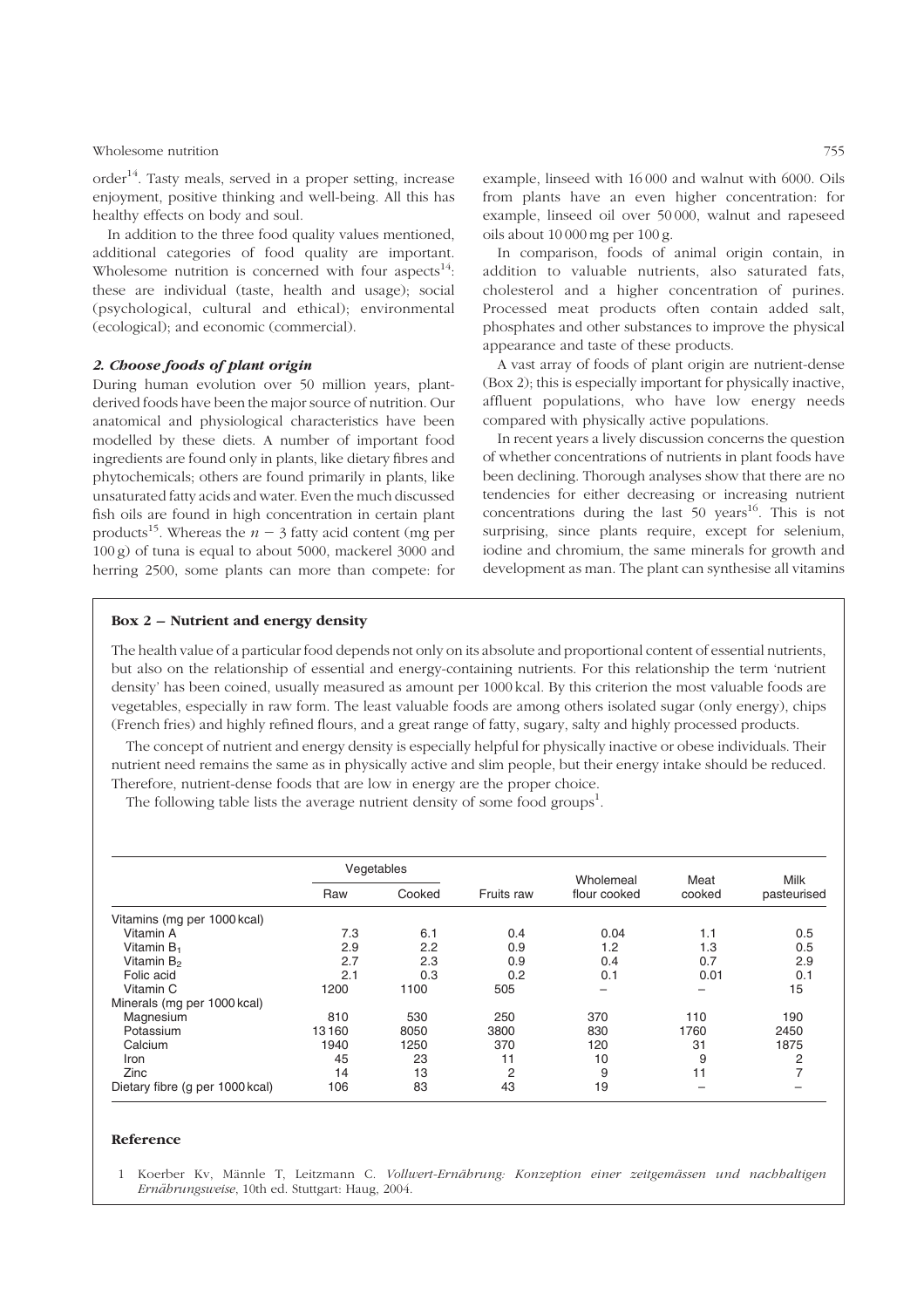needed for its metabolism. The mineral and vitamin concentrations in foods of plant origin are determined by different internal (genetics, ripeness) and external (soil, climate and fertilisers, among others) factors. The genetic make-up of a plant can be responsible for three- or four-fold differences in the vitamin C content in different apples  $(6-27 \text{ mg per } 100 \text{ g})^{16}$ .

A wide range of concentrations of different nutrients is also observed for many other foods of plant origin, with differences of up to 13-fold. The concentrations of minerals and vitamins in fruits can either increase or decrease by up to 50% during development. A 12-fold increase in the concentration of  $\beta$ -carotene in green pepper has been observed in the final phase of growth<sup>16</sup>.

In addition to the different factors discussed, there are other influences on the data in tables of nutrients like the chemical form of the vitamins listed, whether the food is analysed as fresh or dry weight, and the analytical methods employed, which have improved dramatically during the last decades. For these reasons it is problematical to compare data from older tables with more recent publications.

Traditionally fermented foods played a major role in the nutrition security of humankind. Fermented foods are mainly of plant origin, and have played a crucial role in human nutrition for millennia. In addition to their excellent storage properties, they are considered as health-promoting, due to their contents of vitamins, organic acids and live bacteria population<sup>17</sup>. Porridges made from germinated cereals and fermented flours are very favourable in the feeding of young children for five reasons. First, they do not thicken as much as plain porridges. Second, they can be prepared with less water to contain more energy and nutrients in a smaller volume. Third, iron is better absorbed. Fourth, they are easier to digest. Fifth, they contain fewer pathogens.

In addition to the health aspects, the predominant consumption of plant foods helps to solve some

#### Box 3 – Advantages of vegetarian diets

Wholesome vegetarian diets offer distinct advantages compared with diets based on meat and other foods of animal origin. The benefits include lower intakes of saturated fat, cholesterol and animal protein, as well as higher intakes of complex carbohydrates, dietary fibre, magnesium, folic acid, vitamins C and E, carotenoids and other phytochemicals<sup>1</sup>.

Since vegetarians consume widely divergent diets, a differentiation between various types of vegetarian diets is necessary. Many contradictions and misunderstandings concerning vegetarianism are due to scientific data from studies without this differentiation<sup>2</sup>.

In the past, vegetarian diets have been described as being deficient in several nutrients including protein, iron, zinc, calcium, vitamins  $B_{12}$  and A,  $n - 3$  fatty acids and iodine. Numerous studies have demonstrated that the observed deficiencies are usually due to poor meal planning. Vegetarian diets are beneficial in the prevention and treatment of certain diseases, such as cardiovascular disease, hypertension, diabetes, some types of cancer, osteoporosis, renal disease and dementia, as well as diverticular disease, gallstones and rheumatic arthritis. The reasons for choosing a vegetarian diet often go beyond health and well-being and include among others economical, ecological and social concerns. The influences of these aspects of vegetarian diets contribute to sustainable lifestyles and human development $3-5$ .

The advantages of vegetarian ways of life have been recognised by a number of professional organisations, leading to position statements for example by the American Dietetic Association and the Dietitians of Canada<sup>1</sup>:

- 1. Appropriately planned vegetarian diets are healthful, nutritionally adequate, and provide health benefits in the prevention of certain diseases.
- 2. Well-planned vegan or other types of vegetarian diets are appropriate of all stages of the life cycle, including during pregnancy, lactation, infancy, childhood and adolescence.
- 3. Vegetarian diets offer a number of nutritional benefits, including lower levels of saturated fat, cholesterol and animal protein, as well as higher levels of carbohydrates, dietary fibre, magnesium, potassium, folate and antioxidants such as vitamins C, E and phytochemicals.

## References

- 1 American Dietetic Association (ADA) and Dietitians of Canada (DOC). Position of the ADA and DOC: vegetarian diets. Journal of the American Dietetic Association 2003; 103: 748-65.
- 2 Leitzmann C. Vegetarian diets: what are the advantages? In: Elmadfa I, ed. Diet Diversification and Health Promotion [special issue]. Forum Nutrition 2005; 57: 147 – 56.
- 3 Leitzmann C. Nutrition ecology: the contribution of vegetarian diets. American Journal of Clinical Nutrition 2003; 78: 657S– 9S.
- 4 Leitzmann C, Hahn A. Vegetarismus. Stuttgart: Ulmer, 1996.
- 5 Sabaté J, ed. Vegetarian Nutrition. Boca Raton, FL: CRC Press, 2001.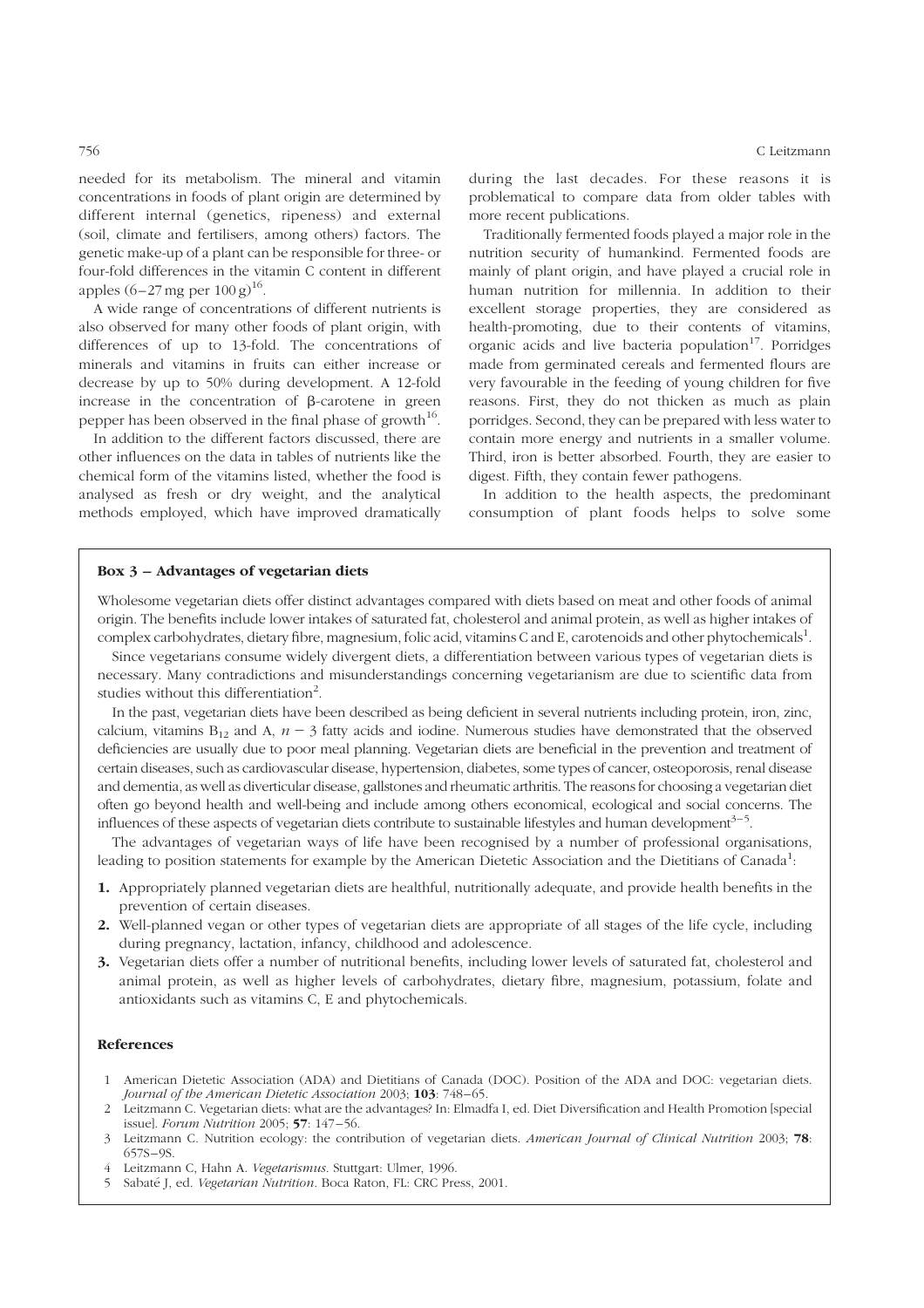## Wholesome nutrition 757

ecological problems caused by the industrial production of animal-derived foods, especially the need for large areas of acreage for feed production. Countries like India, where plant-derived foods are dominant in the diet, feeds more than 16% of the world's population with less than 8% of the world's arable land at its disposal.

Also, the emission of carbon dioxide and methane as well as nitrate pollution of water and foods are side-effects of factory animal production (see recommendation 4).

Furthermore, there are distinct social advantages of eating food predominantly of plant origin. The problem of world-wide malnutrition could be significantly reduced if traditional foods eaten in some parts of the world were not exported to be used as feeds in industrialised animal production. It requires economic incentives and therefore political action to enable local populations to buy the foods produced in their own countries. Some advantages of vegetarian diets are summarised in Box 3.

#### 3. Select minimally processed foods

Raw food has been the sole source of nutrition throughout the largest part of our evolution and its consumption has been recommended since antiquity. In the last two centuries, more and more of our food has been processed and now makes up to 95% of the food consumed. Food processing has merits since it makes certain foods palatable and can destroy toxic substances. However, methods such as cooking destroy heat-labile substances like vitamins and phytochemicals. Other food processing methods such as milling eliminate vitamins, minerals and dietary fibres. One example of nutrient loss by food processing is the production of white flour (Table 1).

Another example of the dramatic loss of valuable food ingredients is the production of apple juice. The average concentration of the anticarcinogenic substance quercetin in apples is 150 mg per 100 g, whereas in apple juice it is only 5 mg per 100 ml, a loss of 97%. A further example is the

Table 1 The vitamin and mineral contents of wheat flour: whole and white $14,18$ 

|                               | Wholemeal |             |             |
|-------------------------------|-----------|-------------|-------------|
|                               | flour     | White flour | Loss $(\%)$ |
| Vitamins ( $\mu$ g per 100 g) |           |             |             |
| Vitamin E                     | 1400      | 300         | 78          |
| Vitamin B <sub>1</sub>        | 460       | 60          | 87          |
| Vitamin B <sub>2</sub>        | 94        | 30          | 68          |
| Vitamin B <sub>6</sub>        | 270       | 180         | 33          |
| Nicotinic acid                | 5100      | 700         | 86          |
| Pantothenic acid              | 1200      | 210         | 82          |
| Folate                        | 87        | 10          | 88          |
| Biotin                        | 6.0       | 1.5         | 75          |
| Minerals (mg per 100 g)       |           |             |             |
| Potassium                     | 381       | 108         | 72          |
| Calcium                       | 39        | 15          | 54          |
| Magnesium                     | 97        | 6           | 94          |
| Iron                          | 3.2       | 1.5         | 53          |
| Zinc                          | 2.6       | 0.7         | 73          |
| Dietary fibre (g per 100 g)   |           |             |             |
| Cellulose                     | 13.5      | 4           | 70          |

production of potato chips, where the end product is not only poorer in essential nutrients, but also richer in undesirable ingredients such as fats, salt, preservatives and other additives (Table 2). This applies equally to French fries.

Minimally processed foods are environmentally benign, since they require very little fossil energy prior to consumption. Therefore, carbon dioxide and sulfur dioxide emissions are smaller. For the consumer it is beneficial that fresh foods often cost less than processed foods, which have to be pasteurised/sterilised and packaged. Social aspects of purchasing fresh foods at food markets or the farm are that consumers stay more in contact with the producers of foods. The preparation of meals using whole foods is a social event when cooking and eating together.

#### 4. Favour organic foods

Current applications of industrialised agricultural practices can lead to massive problems for soil, water and air and for the ecological system in its entirety. Some of the problems caused by intensive agriculture are nitrate pollution of soil, water and forests; phosphorus oversupply in soil and water; pesticide contamination of soil and water; loss of biodiversity; erosion and compaction of soil; high usage of fossil energy and resources; high contribution to the greenhouse effect; and contamination of food and drinking water with residues of pesticides, veterinary drugs and nitrate.

Organic farming has become well established within the European Union (EU) and is expanding at a steady rate. The leading countries with above 10% of their agricultural areas in organic farms are Austria and Switzerland, followed by the Scandinavian countries. The United Kingdom and Germany are around 4% (the average value for the EU), below 1% are Greece and Ireland. Data on other countries are scanty; however, there are sizeable areas of organic farming in Australia, New Zealand and the USA.

The principles of organic farming add up to a holistic view of the food production system as an interaction of soil, micro-organisms, plants, animals and man. Principles of organic farming are the preservation and enhancement of soil fertility; raising plants and animals of the region; rotation of crops; production of healthy plants and animals; limitation on the number of livestock; ample running space for animals; minimal usage of fossil energy; and preservation and care of the cultivated landscape.

|  |                               |  | <b>Table 2</b> Changes in nutrient concentrations in the production of |  |  |
|--|-------------------------------|--|------------------------------------------------------------------------|--|--|
|  | potato chips <sup>14,18</sup> |  |                                                                        |  |  |

| Component                                        | <b>Boiled</b>      | Potato          | Change         |
|--------------------------------------------------|--------------------|-----------------|----------------|
|                                                  | potatoes           | chips           | (%)            |
| Energy (kcal per 100 g)                          | 70                 | 540             | $+770$         |
| Fat (g per 100 g)                                | 0.1                | 14              | $+1400$        |
| Minerals (%)<br>Vitamin C (mg per 100 g)<br>Salt | 100<br>14<br>Trace | 60<br>8<br>Much | $-40$<br>$-57$ |
| Price                                            | Low                | High            |                |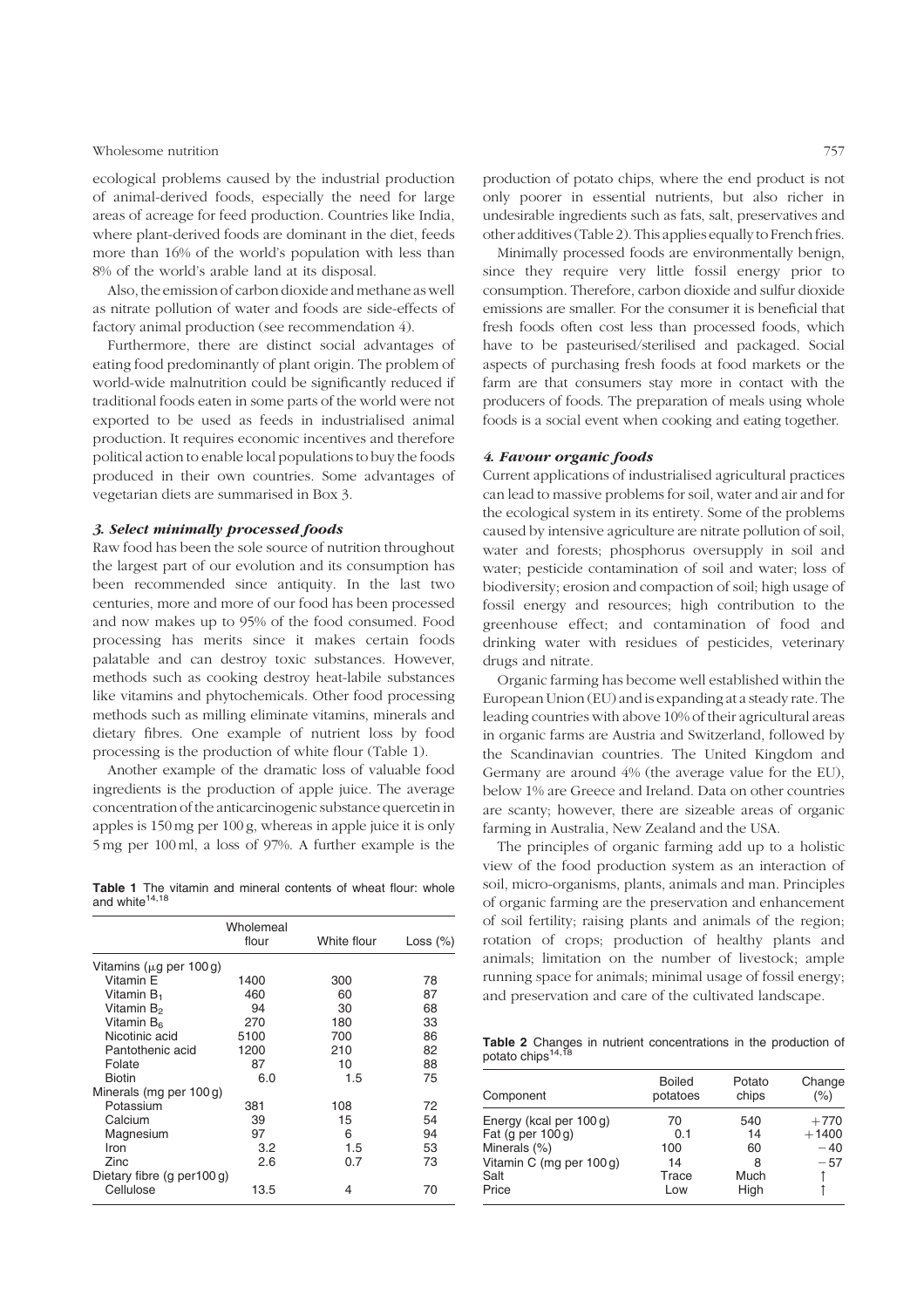In addition to these principles it is not allowed to use a number of problematical production aids employed in conventional agriculture, such as chemical-synthetic pesticides; mineral nitrogen fertilisers; chemical-synthetic growth regulators; veterinary drugs as feed supplements; and genetically engineered organisms.

With these measures, the greatest possible protection of the environment and of food quality are achieved. Organic farming is directed towards sustainability and is the farm system of the future.

#### 5. Prefer regional and seasonal foods

A large proportion of the foods we eat is imported from other regions or countries, completely independent of the prevailing season. The transport of these foods over long distances and around the world is costly and requires an expensive infrastructure and large amounts of fossil energy. The shipping of food is driven less by real need, but by trade interests. It does not serve food and nutrition security in high-income countries, but harms it in low-income countries. Bananas and oranges (usually shipped by boat) have to be imported, but does it have to be green beans from Africa, strawberries from South America and asparagus from Asia, often transported by plane? The answer is that there should be a selection and preference of regional and seasonal foods. The emission of greenhouse gases by the transport of foods is huge and the additional noise, vibrations, accidents, traffic jams and compaction of soil could be substantially reduced by preferring regional foods.

Seasonal foods have the advantage that they are harvested close to the optimal ripening stage. This allows the plant to produce all the phytochemicals making up part of the health value of vegetables and fruits, such as colours and aromatic substances.

#### 6. Purchase environment-benign packaged foods

Foods are packaged for various reasons, some of the most important being ease of transport and longer shelf-life, protection against spoilage, and giving products a desired shape. Liquid foods have to be packed or canned, they could hardly be commercialised without containers. However, the rubbish in our households largely derives from package material for foods. Although in some countries like Germany household rubbish is sorted into metals, glass, paper and organic material for recycling, the use of resources and the environmental impact are immense. Many foods such as potatoes, fruits, legumes and nuts could be sold unpackaged; others could be wrapped in plain paper without glossy pictures and advertisements. The amount of metals, paper and plastic used in present-day distribution systems could be reduced substantially by considering environmental concerns.

# 7. Choose fairly traded foods

With the globalisation of the food industry and the present powers of influence, small and medium-sized farms are at a disadvantage in the production, processing and trade of their products. Subsidies and duties favour big companies in highly industrialised countries. The subsidy system for food production in Europe is a remnant of the time of food scarcity after World War II. Commercial interests have kept it alive and make it the biggest expense in the budget of the EU, at over  $\epsilon$ 30 billion per year. This outdated policy is also found in other countries outside Europe. It has led to an overproduction of certain foods like grains, vegetables, sugar, milk and wine, exactly the products that are most heavily subsidised. Grains, oil seeds and milk are subsidised with close to  $\epsilon$ 30 billion, the surplus amounts to 33 million tons. Beef is subsidised with only  $E1.6$  billion with a surplus of only 0.2 million tons<sup>14</sup>.

The losers in this protective policy are the people in low-income countries. To remedy this situation, the concept of 'fair trade' has been initiated with the possibility for consumers to support small-scale producers in low-income countries by buying fairly traded products. The international organisation of fair trade has defined and set goals (Box 4). The term 'fair' has social and ethical as well as economic connotations. Fair trade is an instrument of development aid and a step to more equity. This goal

# Box 4 – Definition and goals of 'fair trade'

Fair trade is an alternative to conventional commercial trade. It is a partnership aspiring to a sustainable development for struggling and disadvantaged producers. This is accomplished by better conditions of trade, by improving awareness and campaigns.

The goals of fair trade are:

- 1. Improvement of the income situation and wellbeing of producers by an increased access to the market, strengthening the producer organisations, better payment for products and allowing a continuous trade relationship.
- 2. Support of the development potential for disadvantaged producers, especially women and indigenous populations, as well as protection of children from exploitation in the work process.
- 3. Strengthening the awareness of consumers about the negative consequences of international trade for the producers, to use their purchasing power in a supporting way.
- 4. Exemplifying partnership in trade employing dialogue, transparency and respect.
- 5. Implementation of campaigns to change the rules and practice of conventional international trade.
- 6. Protection of human rights by supporting social equity, environmental-benign behaviour and economic security.